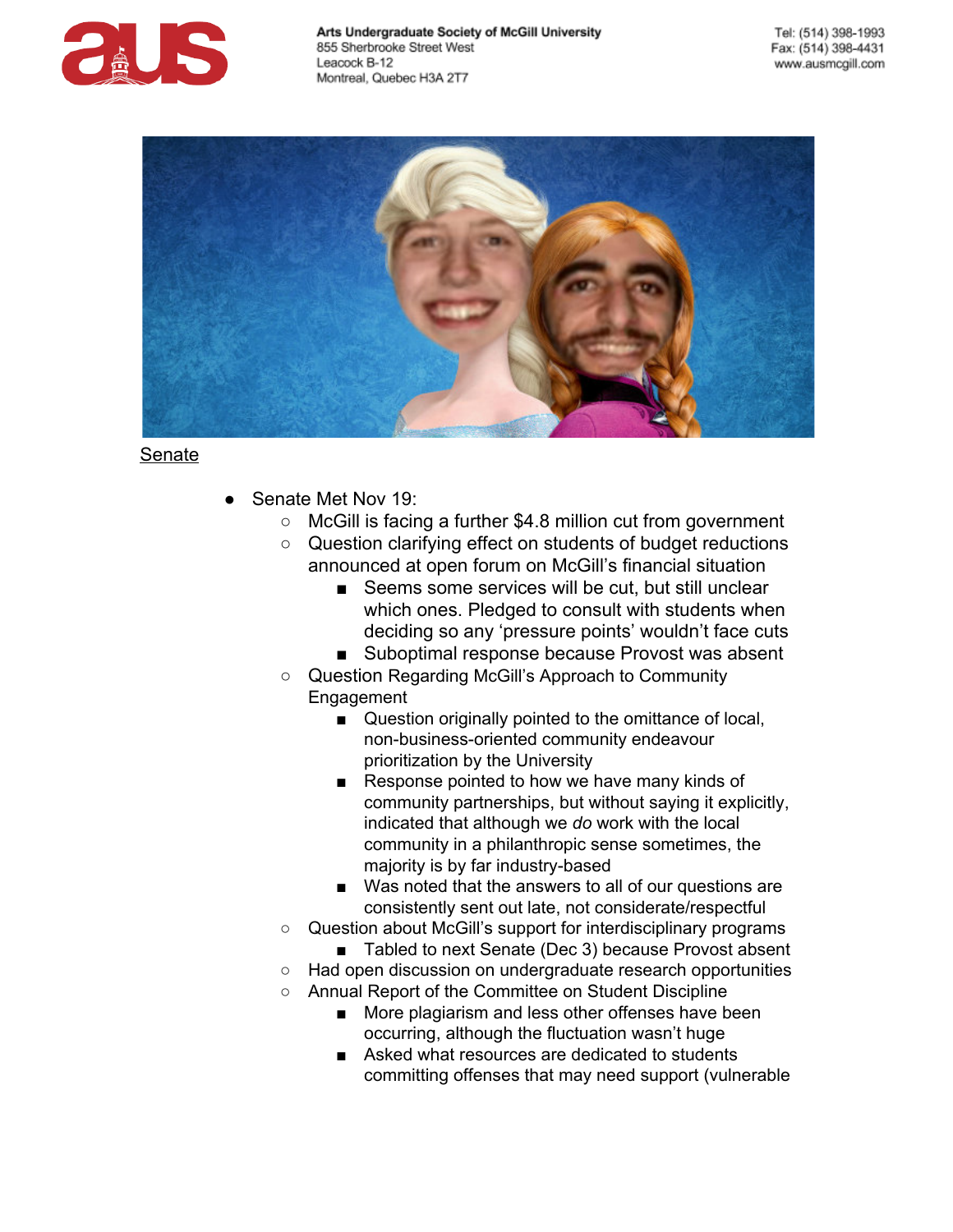

group) - response was that they are followed through the rest of their academic career through advising

- Plagiarism is an issue that faculty are targetting
- Next Senate meeting is Dec 3rd. We're asking the postponed question on support for interdisciplinary programs and another on McGill and student-run businesses, especially food services

## Jacob

- Committees
	- **Senate**
		- **Note:** more detailed reports on these committee meetings are available--please ask us if you are interested in them!
		- i) Enrolment and Student Affairs Advisory Committee
			- Next meeting Dec 2
		- ii) APC Subcommittee on Courses and Teaching Programs • Next meeting Dec 4
		- iii) Subcommittee on Undergraduate Student Advising
			- Next meeting Dec 4
		- iv) Subcommittee on Student Affairs Policies (SSAP)
			- Discussed several ongoing policy changes: to late withdrawal policy, to recognition of transfer credits and pushing back the late withdrawal deadline
			- Highlighted several issues with Assessment Policy, which will be compiled into list for future discussion
				- Also two new issues with Assessment Policy: students failing a class because they failed one component and unfair word counts between students writing papers in french vs. in english
			- Next meeting Feb 11
		- v) Dean of Libraries Selection Committee
			- Meetings are confidential, so I can't report on them
	- **Faculty of Arts**
		- i) Faculty of Arts Council
			- Met Nov 25 (oral report)
			- ii) Curriculum Committee
				- Met Nov 17 approved several new LLCU, RELG, POLI and GLIS courses & talked about D1D2 courses
				- Next meeting Dec 1 (if there's sufficient business)
- McLennan-Redpath Library Food and Noise Policy Working Group
- SQ--still waiting to hear when I will present to HSSL advisory group
- Know Your Rights
	- Research
		- Met Nov 14 and 21 to go over our work for this year. We will be providing student input to Dean of Students' planned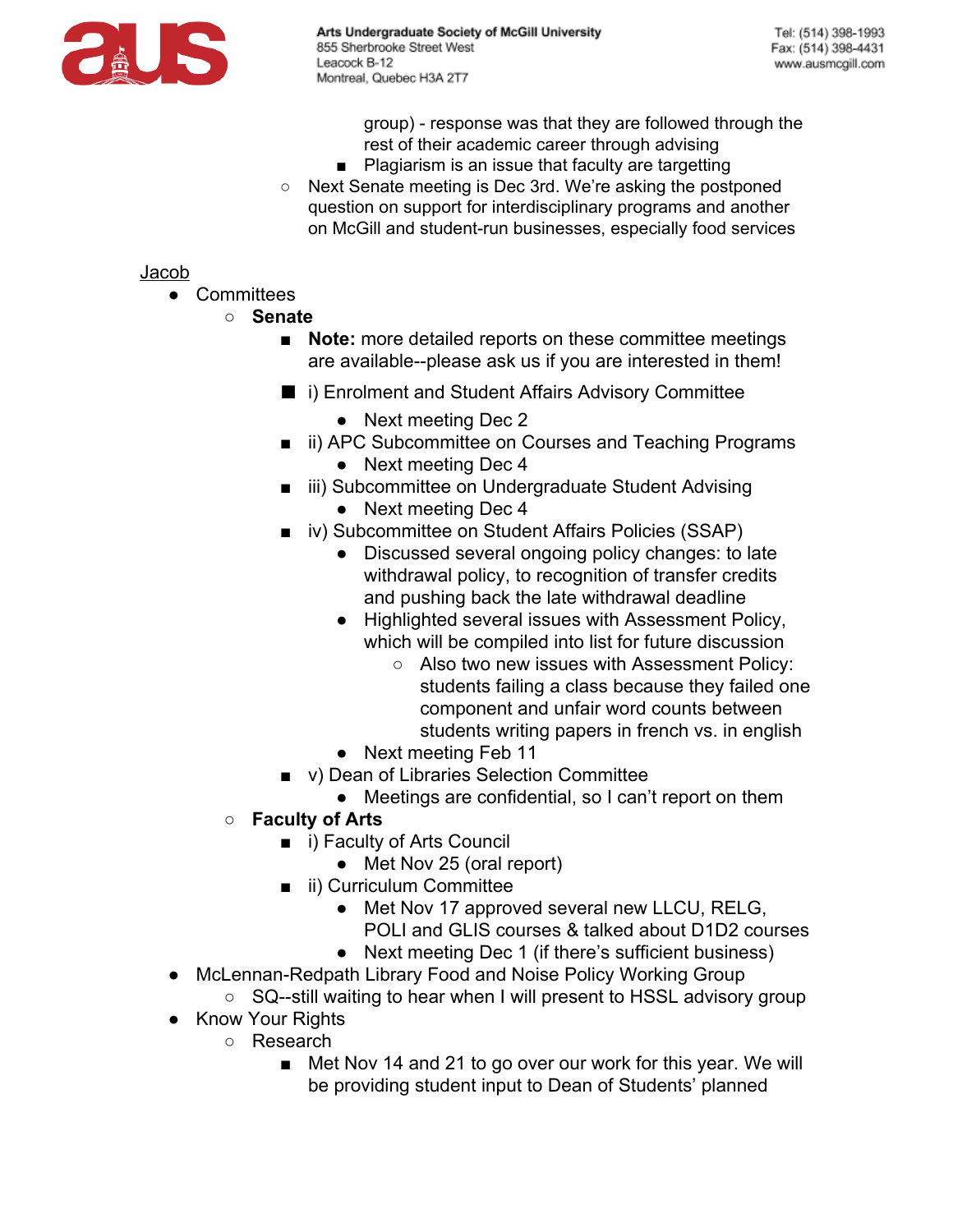

revisions of Charter of Student Rights and also will be helping write content for SSMU (academic) rights website

- Outreach
	- Met Nov 14 and 21 to work on several outreach projects
	- SSMU (academic) rights website: developing a simple, easy to use, comprehensive website for students to visit when they have academic rights related issues. Site will list many common issues, the rights students have around them, the procedures to resolve these issues (ie. who to talk to) and link to the relevant McGill policies. We've purchased the domain name studentrights.info and SSMU will host the site.
	- Developing academic issues survey to support website work
- Advocacy
	- Meeting with Associate Dean of Students to compile a 1-2 page list of our proposed revisions to the Assessment Policy
- Renaming JD and Champagne Rooms
	- Questions will be on the same ballot as AUS referendum
- AUS Participatory Budgeting Idea
	- Will submit motion for this initiative at first Council in January
- Fall Reading Week
	- Will be meeting with Enrolment Services (hopefully before the end of semester) to figure out what the exact scheduling tradeoffs would be and what bureaucratic process this would need to go through.
	- Also having SSMU researcher look up peer institutions' practices

### Kareem

Committees (please send me an e-mail if you'd like any of the reports from committee meetings - working on finding a platform through which we can make all of them public artssenator1@ssmu.mcgill.ca)

#### **Senate**

i) the Committee on Student Services (CSS)

● Met on Nov 21, Jacob subbed in for me as I had another committee meeting at the same time

ii) the Subcommittee on Persons with Disabilities

● Met, lots of projects underway (spearheading a Sustainability Projects Fund application for a researcher on the importance of universal design in the classroom & hoping to do research on what peer institutions are doing with the help of the SSMU Academic Research Commissioner)

iii) the Committee on Enrolment and Student Affairs (CESA)

● Committee meeting was cancelled again, have not met yet

## **AUS**

iv) Faculty of Arts Council

● Meeting this Tuesday, shall update orally